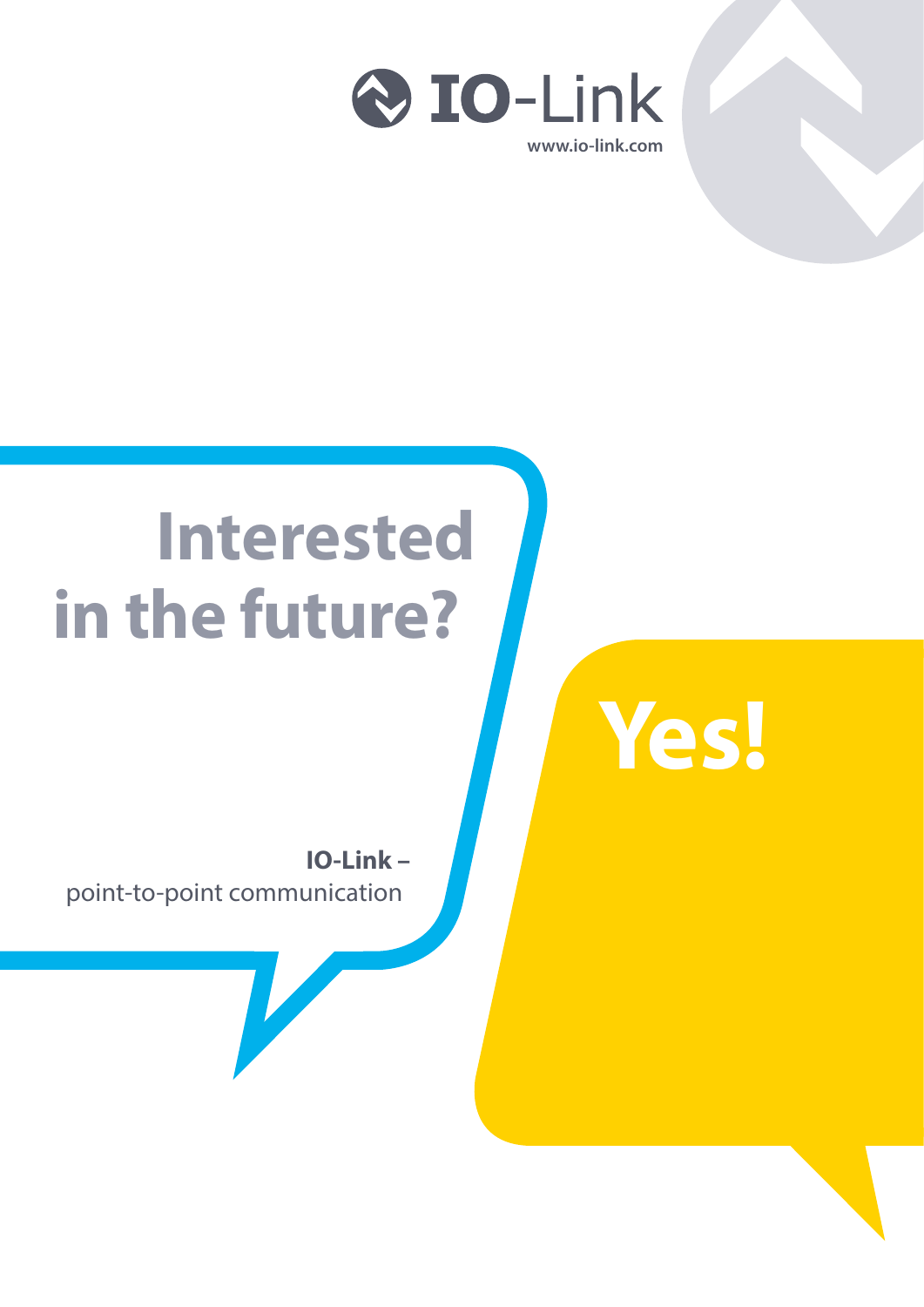**long-term investment** IO-Link corresponds to the international standard IEC 61131-9.

IO-Link is "Plug & Play"-compatible with existing machinery

 **innovative** IO-Link offers digital data communication to the last meter between field devices and the machine control.

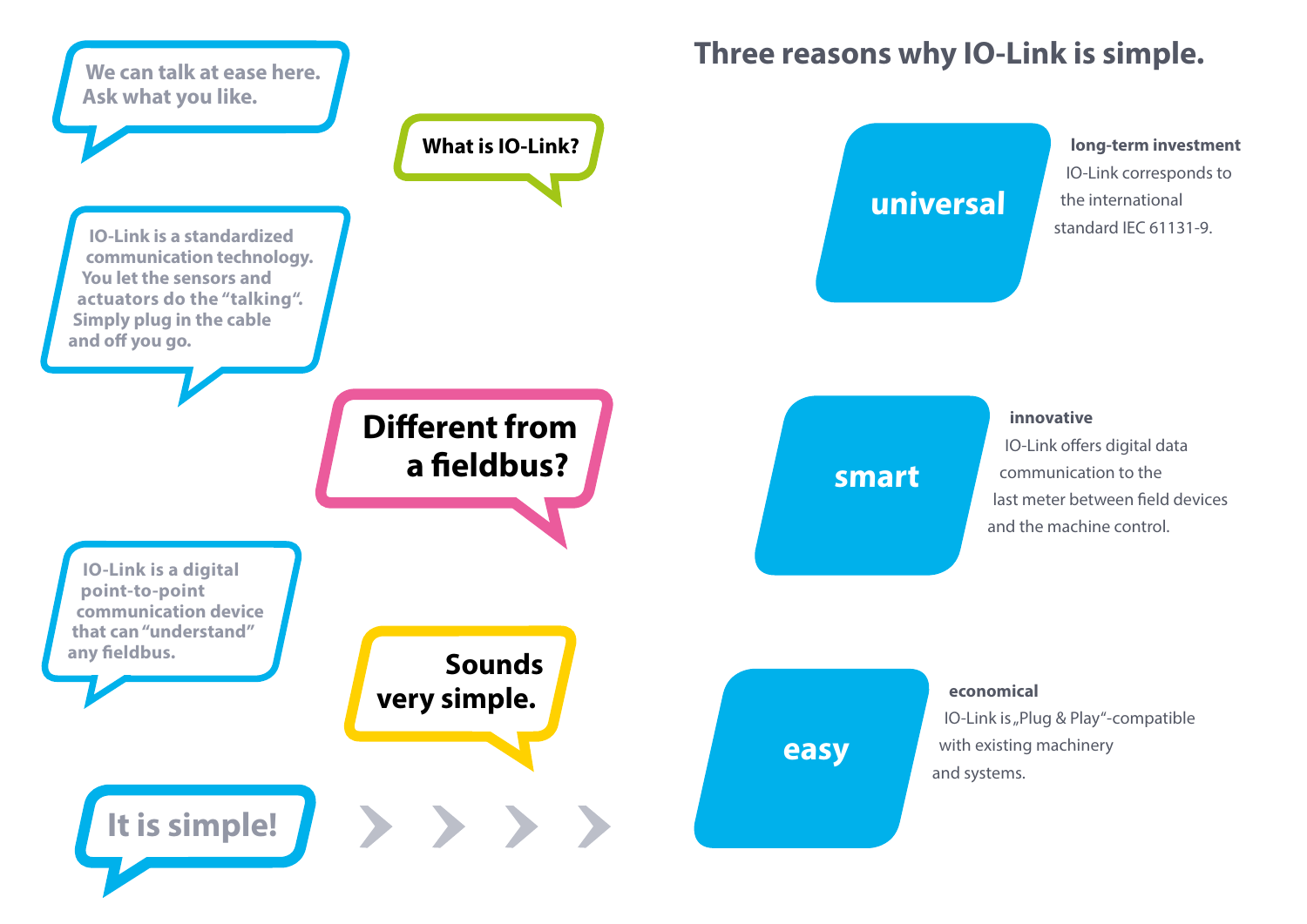#### **Revolutionize your maintenance and repairs.**

Intelligent IO-Link devices provide functions for self-diagnosis. This enables new, predictive repair

### **Increase the productivity of your machinery.**

IO-Link devices identify and configure themselves automatically. This simplifies replacement of defective components and reduces downtime to repair machinery and systems.

#### **Shorten commissioning times.**

IO-Link communication runs using unshielded cables and uses industry-standard connection plugs. This saves time and hassle when replacing a device.



#### **Realize innovative machine concepts.**

Smart devices need continuous communication with each sensor and actuator to realize their full potential. This expands the possibilities for developing more innovative machinery and systems.

### **Reduce your costs.**

Configurable sensors and actuators reduce the variety of types required. This cuts back on complexity when purchasing and saves space in your warehouse.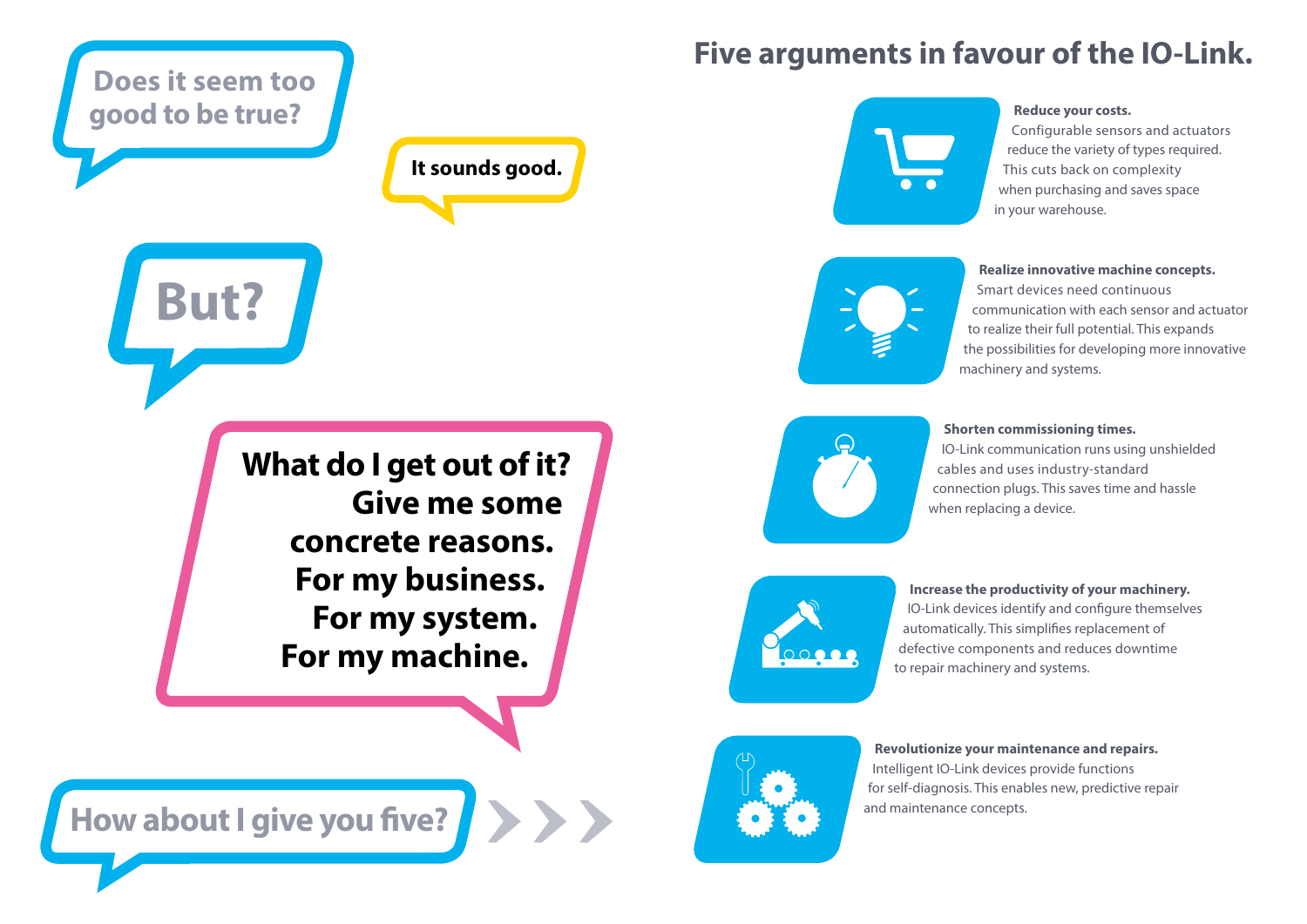